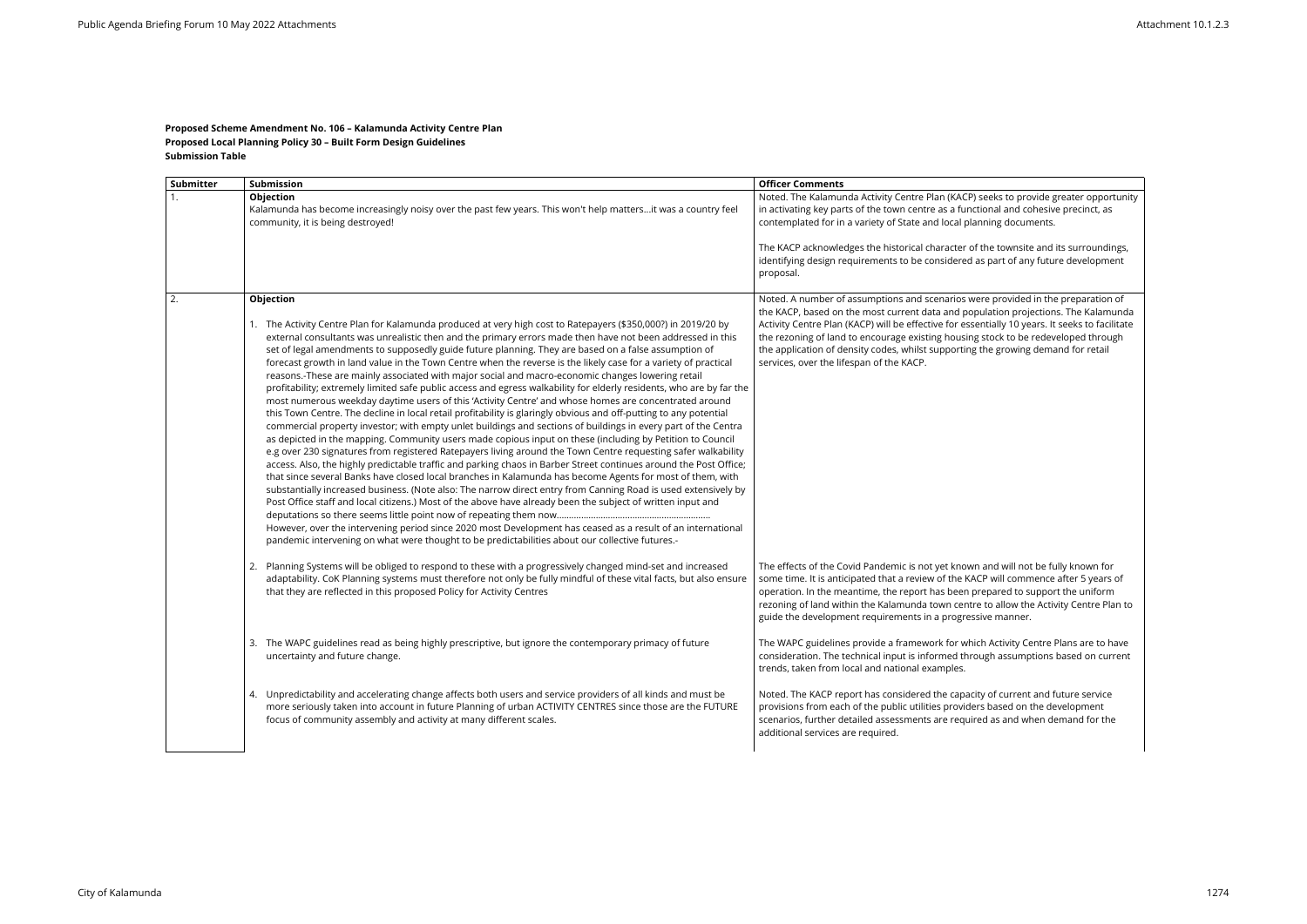5. The following are examples of recent major change- The complex Covid-19 novel coronavirus has no known precedent and epidemiologists have no way of knowing with certainty to what extent it may mutate and recycle its damaging effects on humans over time. Futures Planning – The CoK Planning System is of course intended to respond to future community needs. Communities are however currently beset by increasing change and unpredictability. The recent complex experiences and shock of a world-wide pandemic, combined with accelerating climate change must not be regarded as temporary phenomena, but on-going into the future; and must therefore be reflected in a conceptual framework and Guidelines for future community Activity Centres. Change to high levels of unpredictability. – We now know that recent experiences are not merely a temporary glitch in human evolutionary behaviour but are evidence of increasing unpredictability. That represent a new 'normal' to which the user-community will need to adapt for long- term 'survival.' Planning Systems need to lead in demonstrating and achieving that adaptability. Future Planning concepts and methodologies are being drastically re-assessed world -wide simply because major and unexpected changes not only affect user communities, but also the 'traditional' relationships and organisational structures. Development of new vaccines may result in protections for some, even a majority, but on a world-scale humans do exist in an enormous range of different socio-physical circumstances; (and also seem to be increasingly incapable of long-term peaceful coexistence!) Since nea- term total eradication of coronavirus seems unlikely, the de-stabilising effect of continuous testing, tracking and containment seems likely to be a feature of living in advanced civilisations. More so with Australia being a multi-cultural, internationally trading community with continuing exposure world-wide. Also, for many, working from home is becoming a new normal. Furthermore, there is extensive factual information locally and a widespread consensus both regionally and world-wide, that climate-change is accelerating and the extensive heat-island effect is most prevalent in built-up urban areas. Most changes hitherto have been modest and able to be gradually infused into our multiple patterns of living and working, (but none are comparable with the sudden material impact of an unknown virulent pandemic affecting everyone almost everywhere irrespective of personal intellect, wealth or social status; or the changing climatic conditions in urban areas to which forward planning systems have been too slow to react. Evidence from the past suggests that we may hope, with an underlying sense of denial, that sudden unexpected change is temporary. However, we must recognise that this pandemic; and other recently highlighted threats related to climate change are not only local but world-wide; and ramifications now so complex and unexpected that we will be wise to adopt a different mindset. Need for changed mind-set. - That changed mindset will involve preparing ourselves and the Planning Systems we have depended upon, for other sudden unexpected changes in future; and above all to fundamentally enhance our adaptability, both personally and collectively. A brief glimpse of reality today. - Many successful entrepreneurs have previously experienced setbacks in growing their businesses or services, albeit in a much more predictable environment. However, now with variable and suddenly shrinking custom, they not only have responsibilities to employees they cannot retain but face wide-ranging financial uncertainties threatening their economic survival as well as on-going risks of their remaining workforce being threatened when coronavirus mutations appear locally, unless and until vaccines eventually emerge that everyone will accept. Both employers and individuals have realised that the most useful aspect of enhancing adaptability is flexibility of mind-set and re-skilling. In many cases being prepared to pivot around existing service delivery behaviour in current occupations or contemplate a complete change of occupation. Consequences. -The WAPC Guidelines for Activity Centres completely ignore the above realities and advise Activity Centre planning to be on the basis of a10 year forward time frame. That is obviously unrealistic since known, anticipated and unpredictable changes affecting both urban communities and services provided to them in Activity Centres must be researched continuously and the collective skills required to design and plan for them assembled at initial Planning stage, not left to chance. For example. - Future Activity Centres in terms of scale, economic viability and access are subject to a much higher level of unpredictability than hitherto, reflecting the multiple change forces to which communities and businesses will henceforth be exposed. Businesses of all types face dynamic, constantly changing operational environments; including demand and supply, transport, and technological facilitation, as well as ever- present competition to retain local market share. Numerous changes including on-line marketing, purchasing and transportation, are altering 'gravitational' customer competition between Activity Centres meaning that flexibilities must be planned-for, not ignored as they are in WAPC Guidelines. Conceptual location, form and Structure Planning of Activity Centre requires \* Feasible capital and on-going investment

Noted. The preparation of the KACP has considered the State's planning framework and is considered to be an adaptable document that will guide decision making in the context of various economic and global impacts.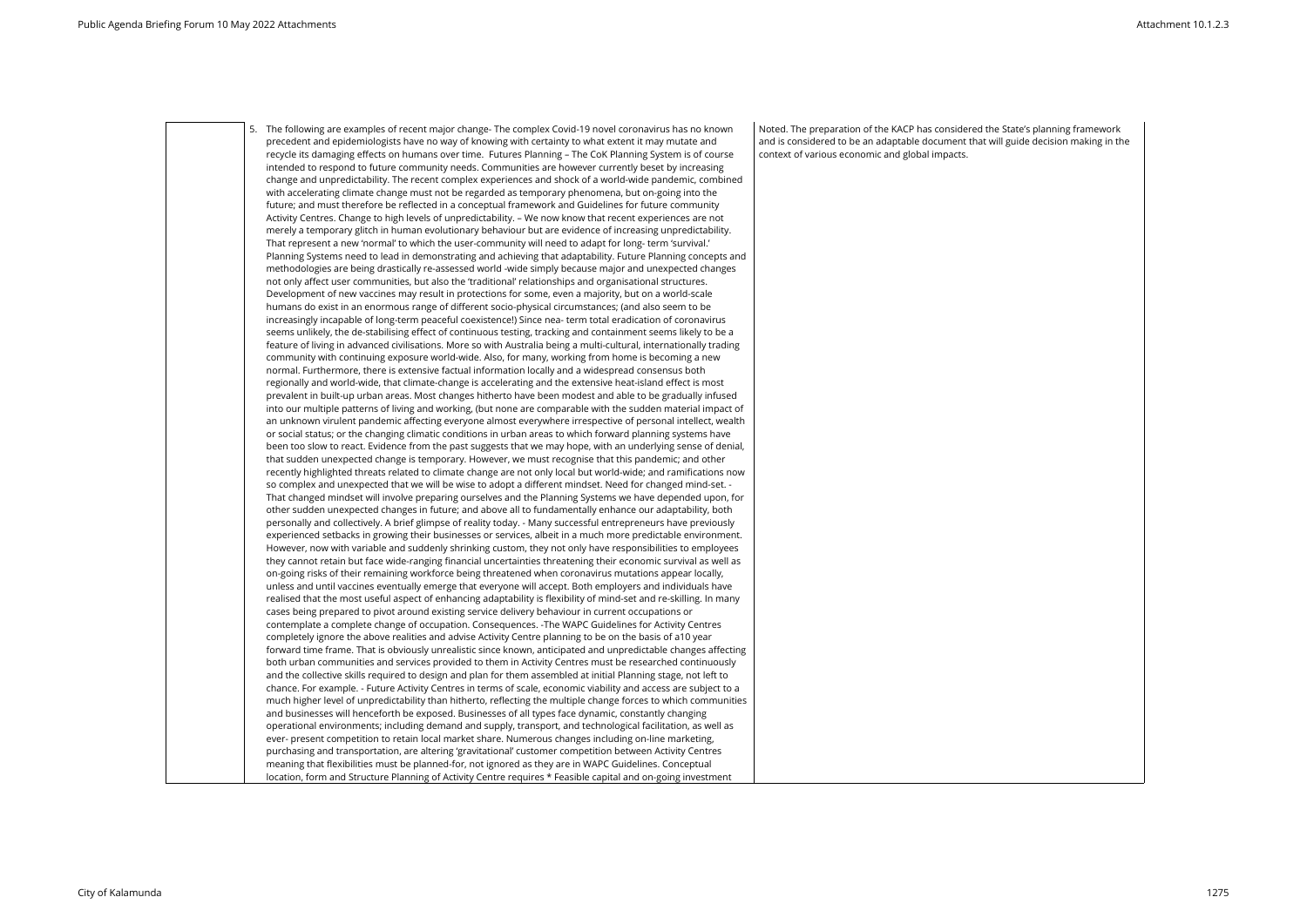|                                       | determining what to build, where and why. * collective economic locational viability, * on-going Community<br>analysis and preferred inclusions * collating local Community insights (in existing centres) * Forecasting size,<br>scale and delineation of included spaces * Spatial form and relationship between buildings * creating useful<br>and attractive spaces avoiding heat island effects *Convenience for users, public safety, mixing of types of<br>uses, and 'proximity' management * Movement of people and parking of private vehicles and timing of<br>commercial vehicle access. *Essential pedestrian signalled priority safe walkable access into and out of Activity<br>Centres. LGAs faced with an inadequate range of in-house skills have typically taken refuge in engaging<br>external consultants, at high cost) then from virtually a zero base briefing those consultants, that in turn are<br>still highly unlikely to be able to investigate and interpret complex and changing local dynamics. (As in some<br>Activity Centre proposals, that ignored essential access were submitted by L/A Councils to WAPC in late March<br>2020, when stakeholder community were effectively excluded from comment by the initial Covid lockdowns).<br>Planning Failures with different types and locations of Activity Centres - LGAs Attempting to designate existing<br>community focus localities as 'Activity Centres' will most usually encounter the difficulty that such<br>developments have been allowed to grow either side of existing primary access roads and railways. (i.e.,<br>Typical of 'Ribbon development' that was recognised and deliberately forbidden by Planning Systems as long<br>ago for example as in the 1960s in UK and Europe). - Because this led in a 'chain-reaction' to inefficient and<br>inadequately serviceable Urban Sprawl (E.g. exactly what is being allowed to develop in WA south of Perth<br>along the Mitchel Fwy and Forrest Hwy!) in those early overseas cases land between them was deliberately<br>reserves as Green Belt, but not yet in WA! Further to that risk, there are numerous cases in WA where primary<br>access roads or railways travel along one side of evolving District Centres and seriously limit or even prevent<br>safe pedestrian walkability and cycle access from that side. One recent example is Canning Road of Kalamunda<br>(that is downward -sloping from the Dome Café to Heath Road with often dense traffic moving at around<br>60kph. This Road that forms one side of the Kalamunda Town Centre must be negotiated without safe walkable<br>crossings by mostly elderly occupants of some 60 home units. (Now attracted more intensely by the<br>restoration of Jack Healey Centre as an elderly persons community Hub. |                                                                                                                                                                                                                                                                                                                                                                                                                                                             |
|---------------------------------------|--------------------------------------------------------------------------------------------------------------------------------------------------------------------------------------------------------------------------------------------------------------------------------------------------------------------------------------------------------------------------------------------------------------------------------------------------------------------------------------------------------------------------------------------------------------------------------------------------------------------------------------------------------------------------------------------------------------------------------------------------------------------------------------------------------------------------------------------------------------------------------------------------------------------------------------------------------------------------------------------------------------------------------------------------------------------------------------------------------------------------------------------------------------------------------------------------------------------------------------------------------------------------------------------------------------------------------------------------------------------------------------------------------------------------------------------------------------------------------------------------------------------------------------------------------------------------------------------------------------------------------------------------------------------------------------------------------------------------------------------------------------------------------------------------------------------------------------------------------------------------------------------------------------------------------------------------------------------------------------------------------------------------------------------------------------------------------------------------------------------------------------------------------------------------------------------------------------------------------------------------------------------------------------------------------------------------------------------------------------------------------------------------------------------------------------------------------------------------------------------------------------------------------------------------------------------------------------------------------------------------------------------------------------------------------------------------------------------------------------------------------------------------------------------------------------------------------------|-------------------------------------------------------------------------------------------------------------------------------------------------------------------------------------------------------------------------------------------------------------------------------------------------------------------------------------------------------------------------------------------------------------------------------------------------------------|
| 3.                                    | Comment<br>It has come to my notice that the City of Kalamunda needs one more zebra crossing like the one on Canning Road<br>near Haynes Street. I would like to suggest near Meade Street. During the week I have noticed a lot of senior<br>people out and about walking. At this crossing it would be desirable to have traffic slowed down to no more than<br>40kms an hour or slower. No doubt a lot of councillors will smirk at this idea. However seniors do not walk or move<br>as fast, as younger ones. The Jack Healey Centre appears to be used quite often and people crossing Canning Road<br>sometimes have to wait quite a long time. I wish you well for the new Plan.                                                                                                                                                                                                                                                                                                                                                                                                                                                                                                                                                                                                                                                                                                                                                                                                                                                                                                                                                                                                                                                                                                                                                                                                                                                                                                                                                                                                                                                                                                                                                                                                                                                                                                                                                                                                                                                                                                                                                                                                                                                                                                                                             | Noted.<br>Reference should be made to the KACP, specifically Figure 5 of Part 1 of the report,<br>which identifies the general location of key pedestrian crossing points. The location is<br>generally consistent with the that suggested in the submission.<br>Application to reduce speed limits are made to Main Roads WA. The City will need to<br>investigate the benefit and need for reduced speed limits as the Kalamunda Town<br>Centre develops. |
| 4.<br>Department<br>οf<br>Communities | <b>Support</b><br>Thank you for the opportunity to provide comments on the Kalamunda Activity Centre Plan (KACP) the associated<br>amendment to Local Planning Scheme No 3 and Draft Local Planning Policy. The Department of Communities (the<br>department) in principle supports the City's planning for future development in the Activity Centre area and wish<br>to put forward the following:<br>1. Activity Centre Plan : Communities' land assets:<br>Lot 608 (6) Dixon Road, Kalamunda, currently registered with the State Housing Commission, is a significant land<br>asset that will be transferred to DevelopmentWA in terms of the Machinery of Government land asset<br>management process. The KACP proposals recognises the significant vegetation on the site and recommends the<br>retainment of a part of the site for open space, whilst the remainder of the site has been set aside for<br>medium/high density. The department in principle supports the R60 residential designation as it creates an<br>opportunity for the delivery of dwellings that could provide alternatives to the predominantly single dwellings in<br>the area.<br>2. KACP Built Form Design Guidelines : 6.2 Universal Design:                                                                                                                                                                                                                                                                                                                                                                                                                                                                                                                                                                                                                                                                                                                                                                                                                                                                                                                                                                                                                                                                                                                                                                                                                                                                                                                                                                                                                                                                                                                                                                                                    | Noted.                                                                                                                                                                                                                                                                                                                                                                                                                                                      |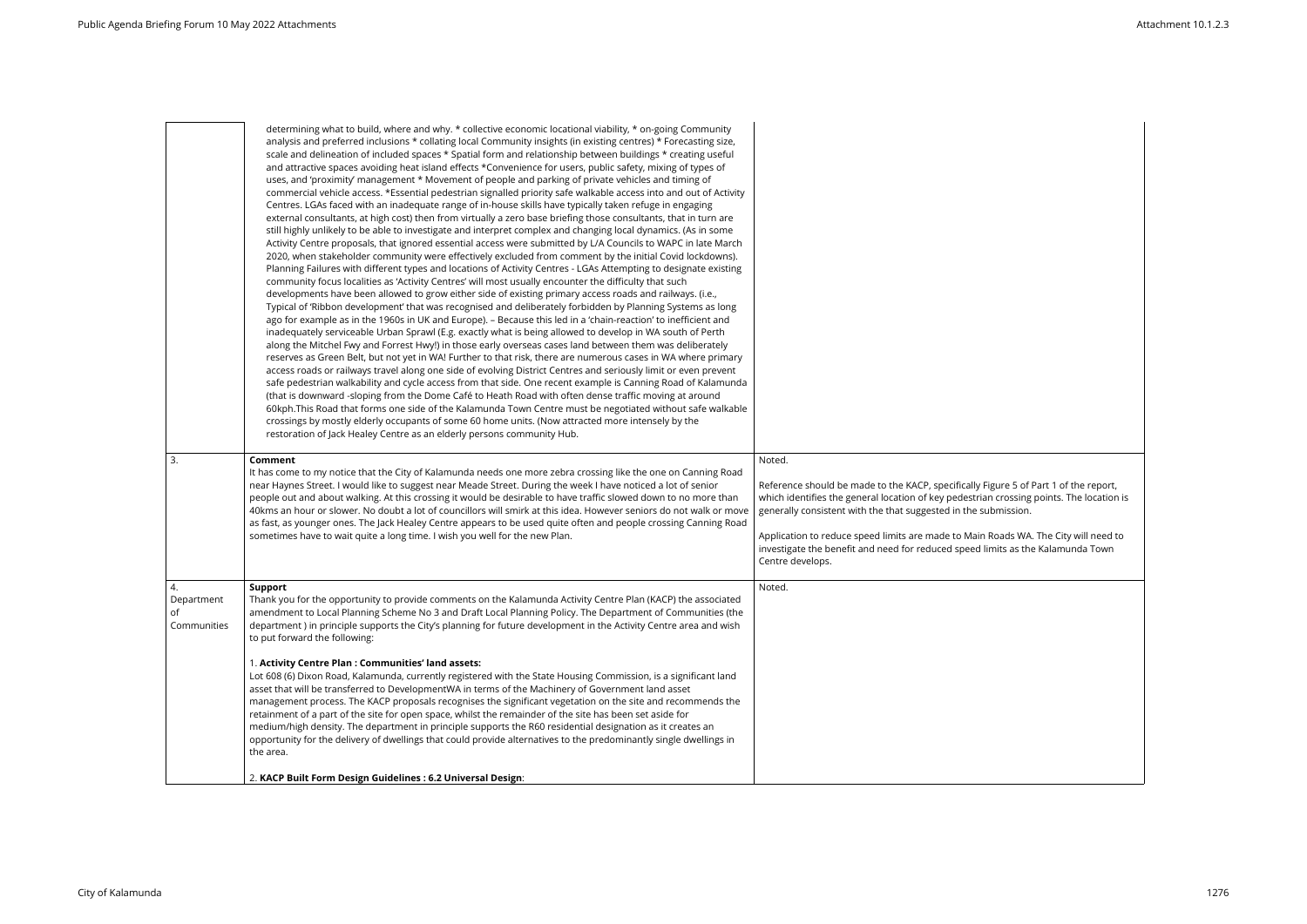|                                                          | The draft sets an objective for new developments within the KACP to consider people of all abilities, with a specific<br>requirement for 50% ground floor dwellings to be designed to achieve a silver status Liveable Housing Design<br>Criteria. ABS data for the local authority area indicates that the population of the City of Kalamunda is aging at a<br>rate higher than the average for Western Australia. The department would strongly suggest that consideration be<br>given to increase this requirement to 70% of new dwellings to consider not only future growth, but also gaps in the<br>supply that<br>may exist.                                                                                                                                                                                                                                                                                                                                                                                                                                                                                                                                                             |                                                                                                                                                                                                                                                                                                                                                                                                                                                                                                                                                             |
|----------------------------------------------------------|--------------------------------------------------------------------------------------------------------------------------------------------------------------------------------------------------------------------------------------------------------------------------------------------------------------------------------------------------------------------------------------------------------------------------------------------------------------------------------------------------------------------------------------------------------------------------------------------------------------------------------------------------------------------------------------------------------------------------------------------------------------------------------------------------------------------------------------------------------------------------------------------------------------------------------------------------------------------------------------------------------------------------------------------------------------------------------------------------------------------------------------------------------------------------------------------------|-------------------------------------------------------------------------------------------------------------------------------------------------------------------------------------------------------------------------------------------------------------------------------------------------------------------------------------------------------------------------------------------------------------------------------------------------------------------------------------------------------------------------------------------------------------|
|                                                          | It is further strongly suggested that, the requirement for slope of building access to consider universal design<br>guidelines, be extended to the public realm in its entirety and that it be designed with a view to consider the<br>requirements of people of all abilities and ages.                                                                                                                                                                                                                                                                                                                                                                                                                                                                                                                                                                                                                                                                                                                                                                                                                                                                                                         |                                                                                                                                                                                                                                                                                                                                                                                                                                                                                                                                                             |
|                                                          | 3. KACP Built Form Design Guidelines: 6.7 Development Incentives:<br>It is recognised that, to encourage exemplary design outcomes, the City of Kalamunda is offering a range of<br>development incentives. These incentives are discretionary and subject to agreement with the City. In all cases,<br>development bonuses or relaxation of requirements are based on achieving an outstanding contextual design<br>outcome. These incentives are positive.                                                                                                                                                                                                                                                                                                                                                                                                                                                                                                                                                                                                                                                                                                                                     |                                                                                                                                                                                                                                                                                                                                                                                                                                                                                                                                                             |
|                                                          | The department would also encourage the city to consider opportunities to deliver housing outcomes that will<br>deliver a range of housing types. To this end it is suggested that consideration be given to provide bonusses for<br>the delivery of dwelling outcomes suitable to accommodate single and aged households in addition to the<br>identified elements.<br>The department supports the inclusion of affordable housing as an incentive for density bonusses. The city is<br>encouraged to work with the Department of Communities to define affordability thresholds if and when required.                                                                                                                                                                                                                                                                                                                                                                                                                                                                                                                                                                                          |                                                                                                                                                                                                                                                                                                                                                                                                                                                                                                                                                             |
| 5.<br>Department<br>of Education                         | <b>Support</b><br>The Department wishes to advise that it offers no in principle objections to Amendment No. 106 or draft LPP30.<br>The proposals are unlikely to have a material impact on the delivery of the educational needs for the area.                                                                                                                                                                                                                                                                                                                                                                                                                                                                                                                                                                                                                                                                                                                                                                                                                                                                                                                                                  | Noted.                                                                                                                                                                                                                                                                                                                                                                                                                                                                                                                                                      |
| 6.<br>Department<br>of Fire and<br>Emergency<br>Services | Comment<br>It is unclear from the documentation provided if the City of Kalamunda (City) has applied State Planning Policy 3.7 -<br>Planning in Bushfire Prone Areas (SPP 3.7) to this proposal.<br>Given the Local Planning Scheme (LSP) seeks to rationalise the boundary of the Kalamunda Activity Centre and<br>modify the existing uses within the centre, the LSP provides an opportune mechanism for the coordination of<br>bushfire risk to ensure that it does not result in the introduction or intensification of development or land use in an<br>area that has or will, on completion, have an extreme BHL and/or BAL-40 or BAL-FZ.<br>SPP 3.7 seeks to reduce vulnerability to bushfire through the identification and consideration of bushfire risks in<br>decision-making at all stages of the planning and development process.<br>A Bushfire Management Plan (BMP) is required to accompany strategic planning proposals, subdivision and<br>development applications in areas above BAL-LOW or areas with a bushfire hazard level above low (refer to clause<br>6.2b). A BMP includes the bushfire assessment, identification of the bushfire hazard issues arising from the | Noted.<br>The proposed Scheme Amendment does not materially change the existing land uses,<br>instead provides for more flexible zoning to allow for intensification of development on<br>a per lot basis. It will be a requirement for each development proposal to address their<br>individual bushfire planning and threat level at the subsequent stages of planning<br>(development or subdivision).<br>A Bushfire Management Plan was prepared with the draft Kalamunda Activity Centre<br>Plan as Appendix C to which this Scheme Amendment applies. |
|                                                          | relevant assessment and a clear demonstration that compliance with the bushfire protection criteria contained<br>within Appendix 4 of the Guidelines, is or can be achieved.<br>The BMP should be prepared as early as possible in the planning process and progressively refined or reviewed as<br>the level of detail increases. The level of detail provided within a BMP should be commensurate with the applicable<br>planning stage and scale of the proposal or application.                                                                                                                                                                                                                                                                                                                                                                                                                                                                                                                                                                                                                                                                                                              |                                                                                                                                                                                                                                                                                                                                                                                                                                                                                                                                                             |